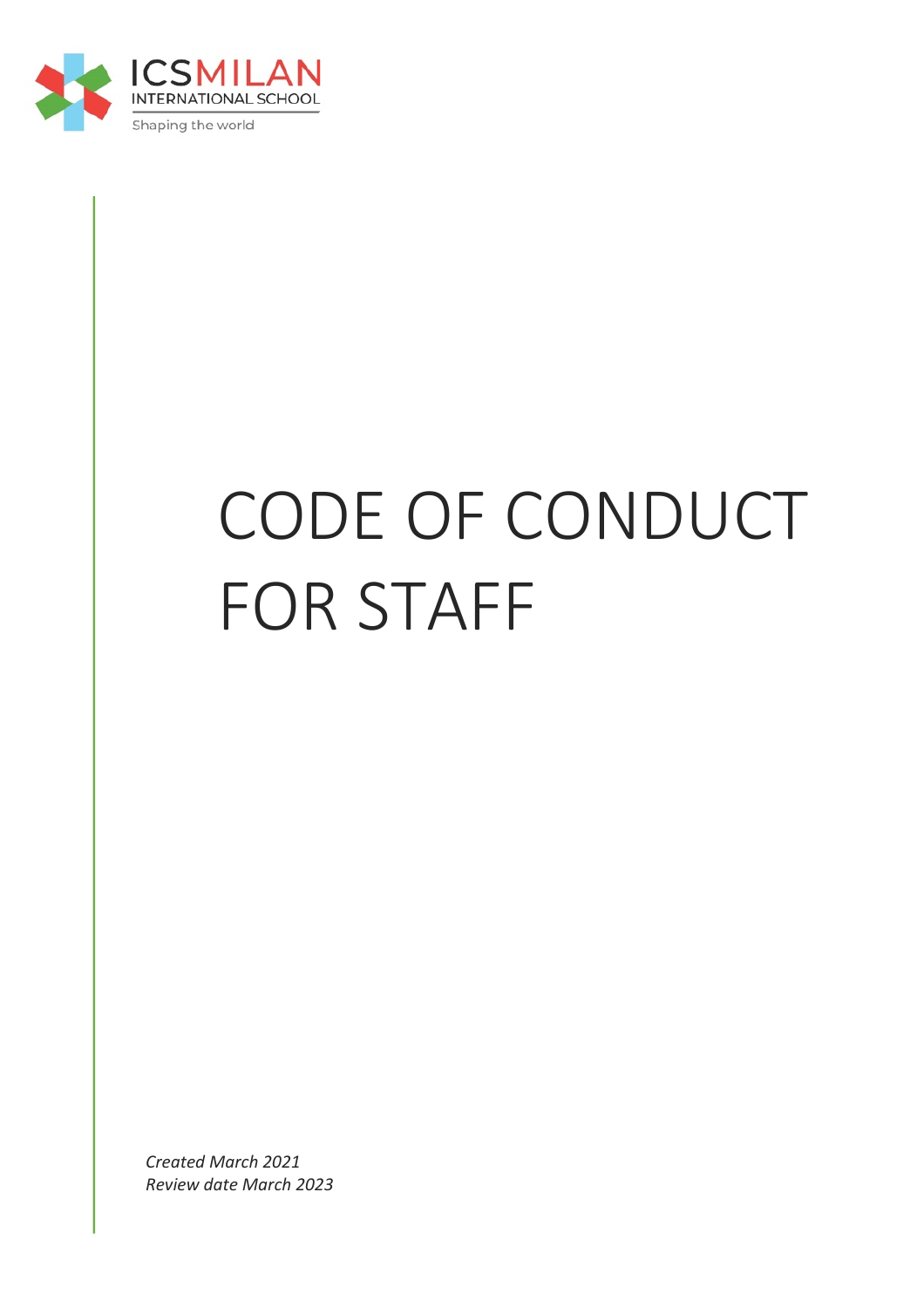# **Code of conduct for staff Including EYFS**

This policy should be read in conjunction with the school's current Child Protection and Safeguarding Policy. Academic staff must also have regard to routines, procedures and expectations in the Staff Handbook.

#### **MISSION, PURPOSE AND AIMS**

ICS Milan serves a diverse community of students from a range of nationalities, cultures and backgrounds. We offer a broad-based education which uses English as the main language of learning and caters for a range of student abilities. As part of the Globeducate family of schools (https://www.globeducate.com), "we prepare each student to be a global citizen who can shape the world".

#### **Purpose**

Relationships between staff and students at ICS Milan are friendly and mutually respectful. This code has been formulated in order to maintain this balance.

The purpose of the code is to:

- confirm and reinforce the professional responsibilities of staff (both teaching and nonteaching)
- clarify the legal position in relation to sensitive aspects of staff/student relationships
- set out the expectations of standards to be maintained within the school

#### **This Code of conduct covers**

- One-to-one contact with students including private tutoring outside of school
- Conduct and behaviour including 'dress' & language
- "Crushes"
- Cases in which restraint is necessary
- Action taken in self-defence or in an emergency
- Physical contact
- Home visits, after school clubs and school trips
- Communication with students and technology
- Photographs and videos
- Confidentiality and data protection
- Whistle blowing
- General information about the law

1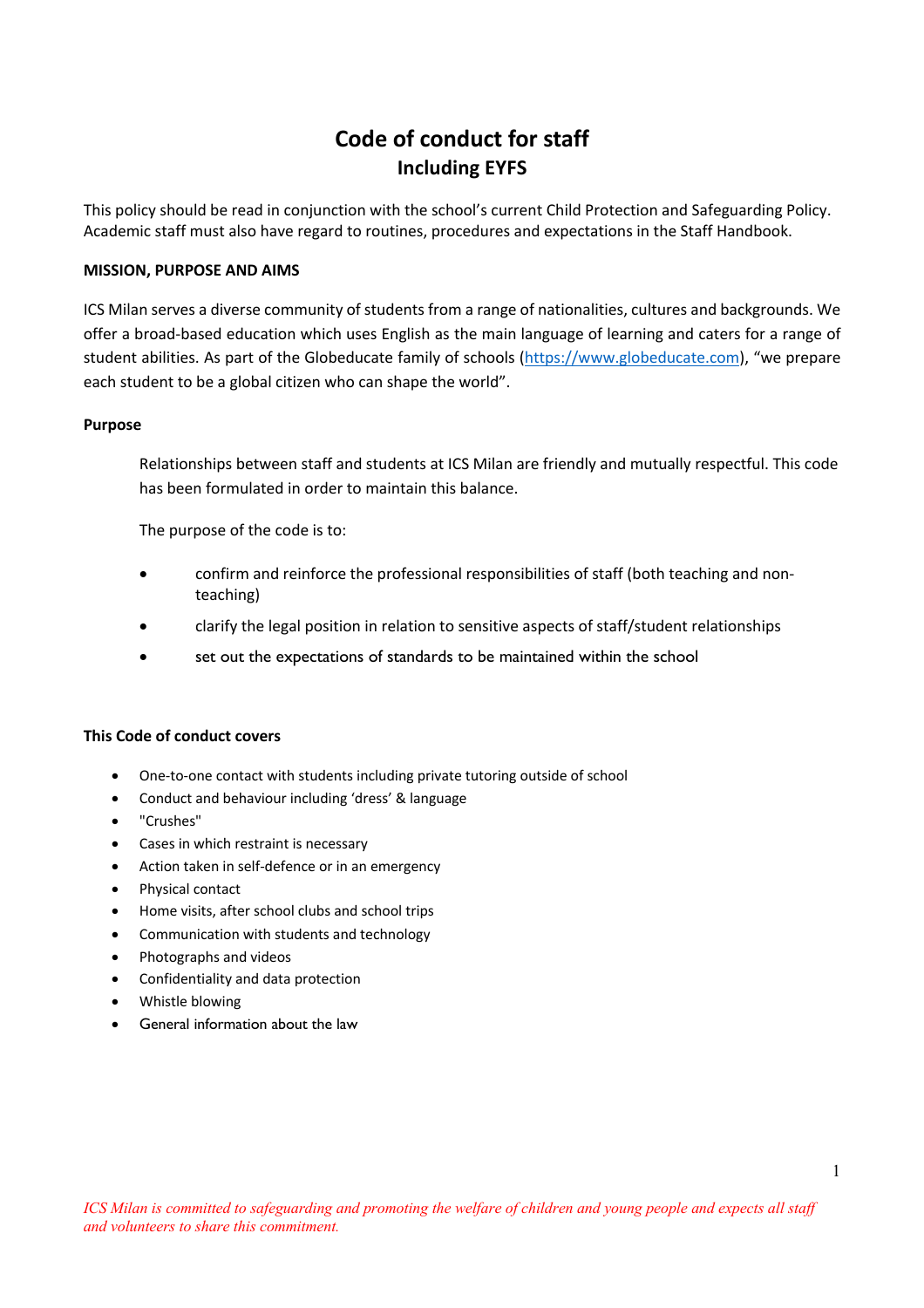# **Introduction**

All individuals who work in an educational setting have a responsibility to maintain public confidence in their ability to safeguard the welfare and best interests of students.

All staff must adopt high standards of personal conduct in order to maintain the confidence and respect of their colleagues, students, and the public in general.

- 1 Allegations of unprofessional or improper conduct, contact or words can arise at any time. All members of staff are reminded that professionalism and vigilance are required to ensure the safety of children in our care and to reduce the risk of an allegation of impropriety against a member of staff. This guidance applies to all adults working in this school, and not just teachers. **It should be noted that forming inappropriate relationships with children or young people who are students or students at another school may also be regarded as gross misconduct. Such behaviour tends to bring the school into disrepute and gives rise to concern that the staff involved cannot be trusted to maintain professional boundaries with students and students at this school.**
- 2 Members of staff need to take particular care when dealing with a student who:
	- a) appears to be emotionally distressed, or generally vulnerable and/or who is seeking expressions of affection from a member of staff;
	- b) appears to hold a grudge against a member of staff;
	- c) acts in a sexually provocative way, or who is inclined to make exaggerated claims about themselves and others, or to fantasise, or one whose manner with adults is over-familiar;
	- d) may have reason to make up an allegation to cover the fact that he or she has not worked hard enough for public examinations.
- 3 **Note:** some of these behaviours may be indications that a child has been, or is currently being, abused and should therefore be reported to the Designated Safeguarding Lead under the school's child protection procedures. Staff should be aware of the general guidance that will apply in all cases. In particular staff:
	- a) need to exercise professional judgment but always act within the spirit of these guidelines. If staff are involved in a situation where no specific guidance exists, they should discuss the circumstances with a senior colleague. A written record should be kept that includes justifications for any action taken
	- b) must be familiar with procedures for handling allegations against staff
	- c) must be aware of the school's child protection procedures
	- d) **Any concerns staff may have about the appropriateness of another member of staff's conduct towards a student must be made to the Executive Principoal or DSL. Any allegation of abuse or sexual impropriety by a member of staff or volunteer must be reported immediately to the Executive Principal, or in their absence the DSL. If the concern is about the Executive Principal staff must contact the Globeducate Director with responsibility for safeguarding (Daniel Jones)**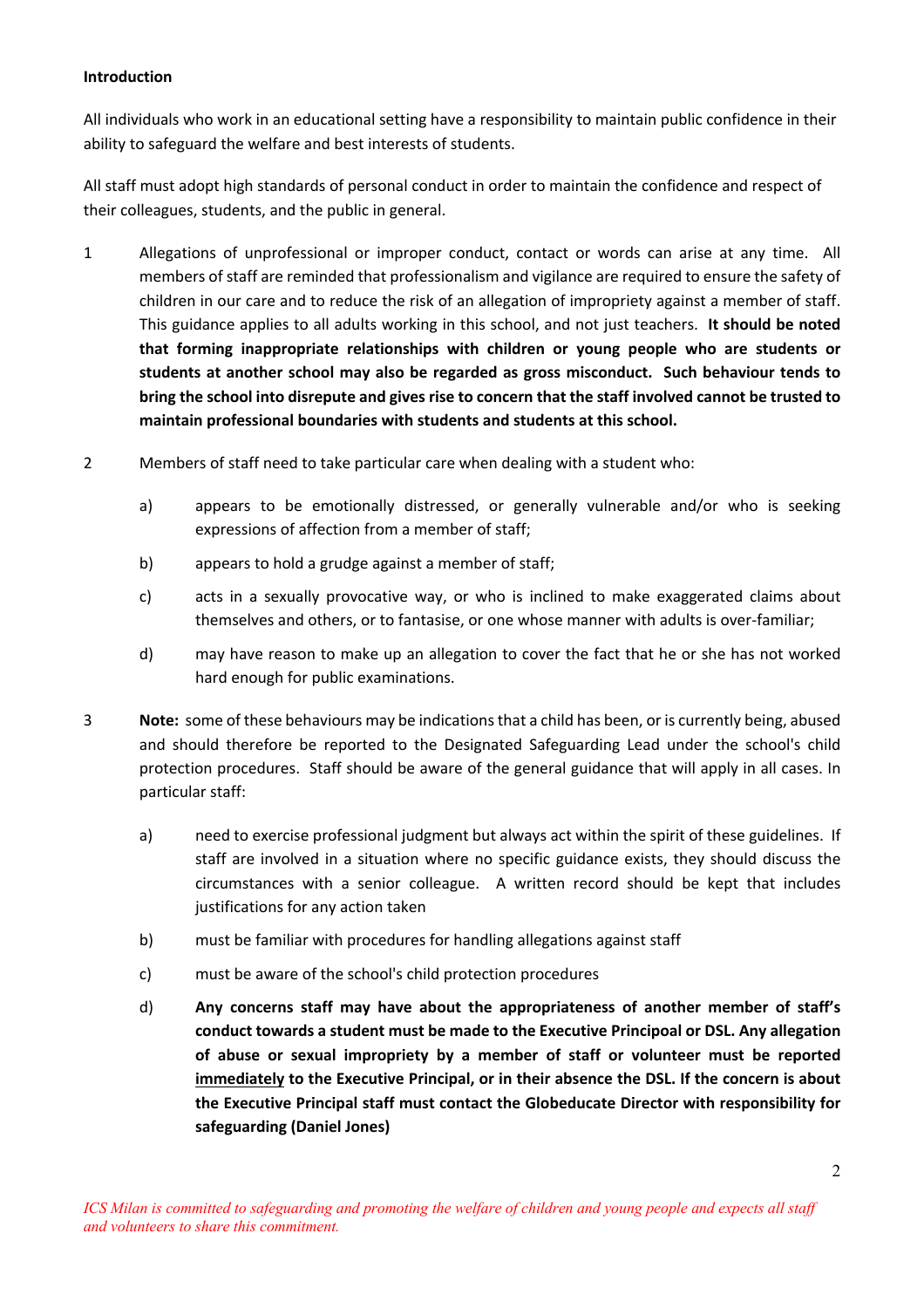4 Comprehensive records are essential. Any incident involving children that could give cause for concern, whether contemplated in these guidelines or not should be recorded with justifications for any action taken. In addition, any incident should be promptly reported to a senior member of staff.

## **One-to-one contact with students**

- 1 Members of staff teaching one student, or conducting a one-to-one meeting or teaching session with a student should take particular care in the following ways:
	- a) use a room that has sufficient windows onto a corridor so the occupants can be seen, or keep the door open, or inform a colleague that the lesson/meeting is taking place
	- b) arrange the meeting during normal school hours when there are plenty of other people about
	- c) do not continue the meeting for any longer than is necessary to achieve its purposes
	- d) avoid sitting or standing in close proximity to the student, except as necessary to check work
	- e) avoid idle discussion
	- f) avoid all unnecessary physical contact and apologise straight away if there is accidental physical contact
	- g) avoid any conduct that could be taken as a sexual advance
	- h) report any incident that causes you concern to the Designated Safeguarding Lead for Safeguarding, and make a written record (dated and signed).
- 2 Pre-arranged meetings with students outside school should not be permitted unless approval is obtained from their parents and a senior member of staff, and staff should inform colleagues before the meeting.
	- i) to this effect **private tutoring** outside of school for current ICS MIlan students is not permitted unless written approval has been given by the Executive Principal.
	- ii) staff who use students to babysit for their own children should declare this arrangement to the Executive Principal.
- 3 In some rare circumstances home visits may be necessary, in this case staff should:
	- a) discuss the purpose of any visit with senior colleagues
	- b) follow the risk management strategy
	- c) not visit unannounced if it can be avoided
	- d) leave the door open where they will be alone with students
	- e) keep records detailing time of arrival and departure and work undertaken
	- f) discuss with their manager anything that gives cause for concern and refer to other agencies if felt appropriate
	- g) have a mobile phone and an emergency contact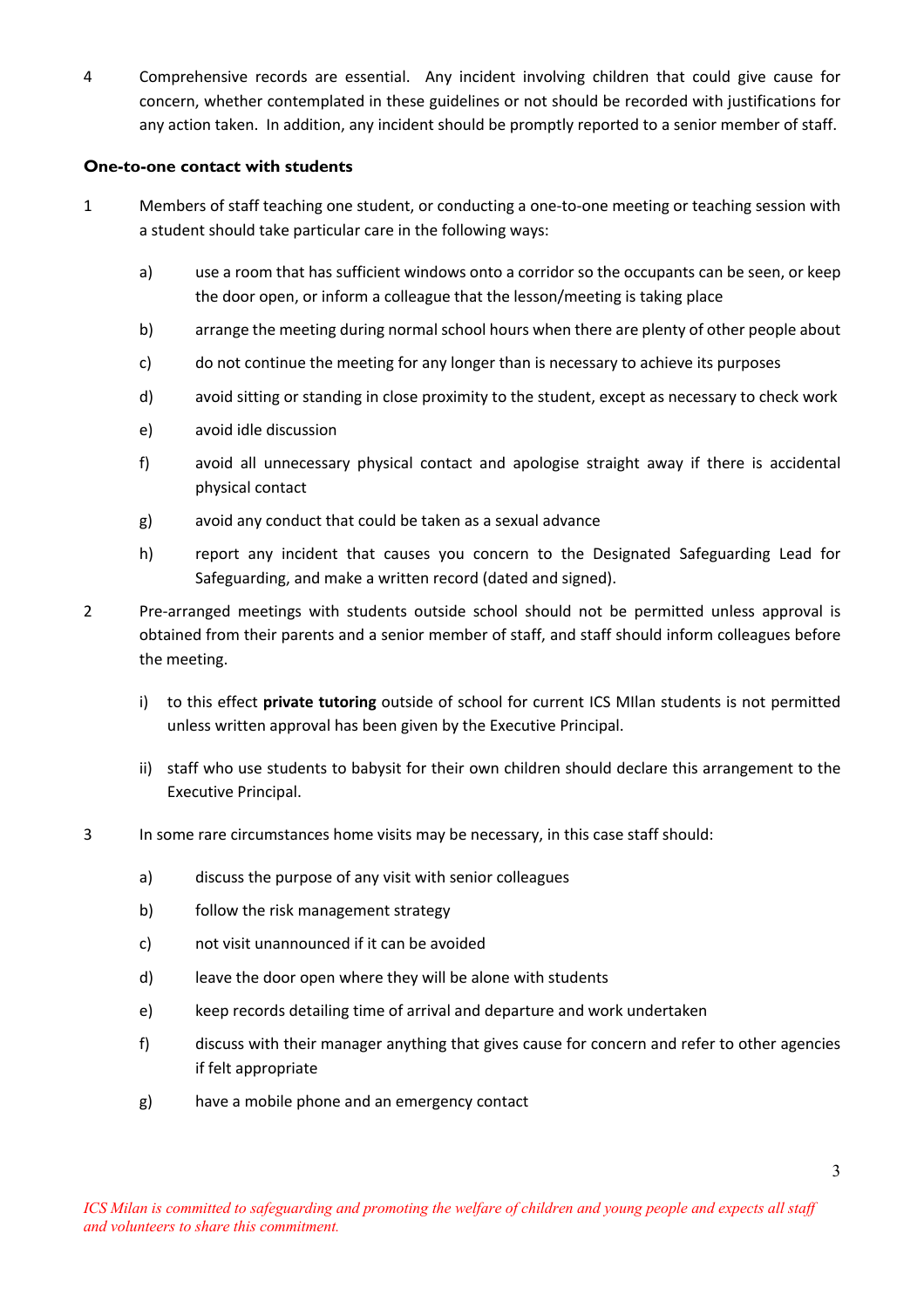4 In EYFS, staffing arrangements must meet the needs of all children, ensure their safety, and abide by statutory staff : student ratios. Children should usually be within sight of staff and always within hearing.

#### **Conduct and behaviour**

Safe practice by staff involves using judgement and integrity about their behaviour both at work and outside of it.

- 1 Smoking is not permitted in any part of the premises or at school entrances at any time, by any person regardless of their status or business with the School.
- 2 There may be times when a member of staff's behaviour or actions in their personal life comes under scrutiny from local communities, the media or public authorities. Misuse of drugs, alcohol or acts of violence would be examples of such behaviour. All staff must therefore report any such behaviour or actions to the Executive Principal.
- 3 In addition, such behaviour by a member of staff's partner or other family members may raise similar concerns and require careful consideration by an employer as to whether there may be a potential risk to students in the workplace, or to the school's reputation. Therefore any such behaviour or actions must again be reported to the Executive Principal.
- 4 A member of staff arrested or questioned by the police is expected to inform the school at the earliest opportunity. Failure to do so may be a disciplinary offence. Consideration will be given to disciplinary procedures in relation to the accusation, taking all the circumstances into account.
- 5 Staff should ensure that they use appropriate language at all times:
	- a) avoid words or expressions that have any unnecessary sexual content or innuendo; avoid displays of affection either personally or in writing (e.g. messages in birthday cards, text messages, emails etc)
	- b) avoid any form of aggressive contact such as holding, pushing, pulling or hitting, which could amount to a criminal assault, or threatening words
	- c) avoid any words or actions that are over-familiar
	- d) do not swear, blaspheme or use any sort of offensive language in front of students
	- e) the use of sarcasm or derogatory words should be avoided when punishing or disciplining students and unprofessional personal comments about anyone should also be avoided
- 6 Staff should dress appropriately:
	- a) **Formal office wear** is to be worn by all teaching and admin staff. (i.e. smart trousers ( not jeans or chinos, skirts, trousers or dresses for female staff. Male staff should wear smart tailored shirts. Polo shirts, t shirts or logos are not permitted ) Formal dress is required for school events such as parents' events and open days.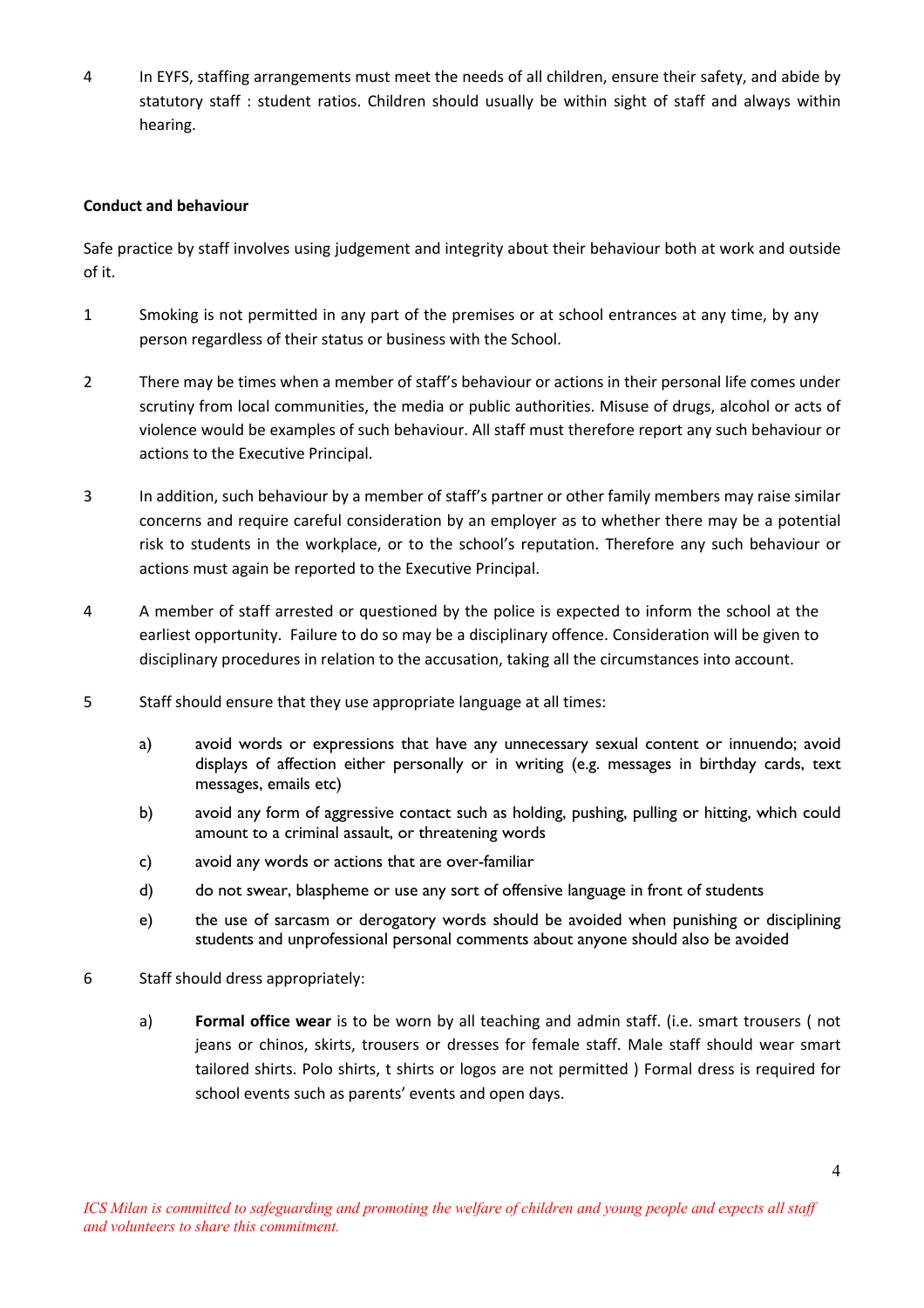- b) EYFS support staff must wear clothing that is comfortable and practical for sitting, bending and lifting, to include flat shoes that cover the toes. **Long hair should be tied back** For EY staff, a uniform is available.
- c) Clothing must not be offensive, distracting or revealing, nor should it be of an extreme style
- d) Political or other contentious slogans or badges are not allowed
- e) Make up should be discreet, visible (yet discreet) piercings are only permitted in the ears or nose, (no spacers please,) tattoos must not be visible. Hair should be clean, tidy and of natural appearance, extremes of fashion are not permitted
- 7 Further details regarding the professional expectations for academic staff are to be found in the Staff Handbook in section 'Professional Expectations for Academic Staff'

# **"Crushes"**

- 1 "Crushes", fixations or infatuations are part of normal adolescent development; however, they need sensitive handling to avoid allegations of exploitation.
- 2 Where a member of staff suspects that a student has a "crush" on him or herself or on another colleague he or she should bring it to the attention of senior staff at the earliest opportunity.

# **Cases in which restraint is necessary**

- 1 **All forms of corporal punishment are unlawful**. However, by law, teaching staff, and other staff who are authorised by the Executive Principal to have control or charge of students, may use such force or physical contact as is reasonable in the circumstances to prevent a student from doing, or continuing to do any of the following:
	- a) committing a criminal offence
	- b) injuring themselves or others
	- c) causing damage to property, including their own
	- d) engaging in any behaviour prejudicial to good order and discipline at the school or among any of its students, whether that behaviour occurs in a classroom or elsewhere
- 2 This applies when a teacher, or other authorised person, is on school premises and when he or she is in control or charge of students elsewhere, for example on a field trip or other authorised out of school activity. It only applies where no other form of control is available and where it is necessary to intervene.
- 3 Before intervening physically, a member of staff should, wherever practicable, tell the student to stop and what will happen if he or she does not. The member of staff should continue attempting to communicate with the student throughout the incident and should make it clear that physical contact or restraint will stop as soon as it ceases to be necessary. Staff should always avoid touching or holding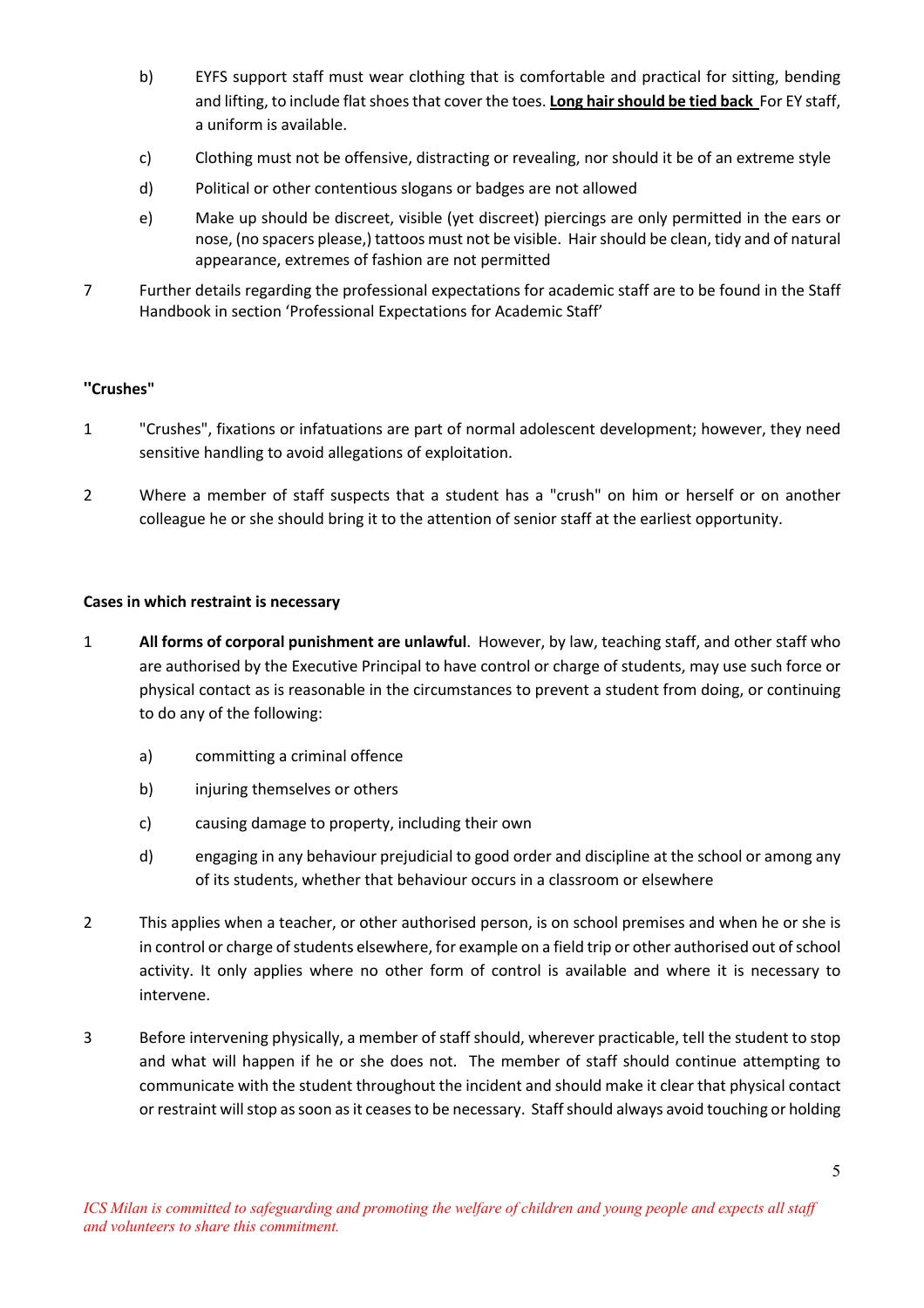a student in a way that might be considered indecent. Nor should they act in a way that might reasonably be expected to cause injury.

4 The member of staff involved should inform the Executive Principal or the relevant Head of Phase immediately following an incident, except the most minor or trivial, where force has been used. This is to help prevent any misunderstanding or misrepresentation of the incident, and it will be helpful in the event of a complaint. The member of staff should provide a written report as soon as possible afterwards and pass this to the Executive Principal or the relevant Head of Phase. In the EYFS setting, parents and/or carers must be informed on the same day, or as soon as is reasonably practicable.

#### **Action taken in self-defence or in an emergency**

- 1 The law allows anyone to defend themselves against an attack provided they do not use more force than is necessary. Similarly, where a student is at risk of immediate injury or on the point of inflicting injury on someone else, any member of staff (whether authorised or not) would be entitled to intervene.
- 2 There is no legal definition of "reasonable force". It will always depend on the circumstances. Note that:
	- e) physical force could not be justified to prevent a student from committing a trivial misdemeanour
	- f) any force should always be the minimum needed to achieve the desired result
	- g) whether it is reasonable to use force and the degree of force that could be reasonably employed might also depend on the age, understanding and sex of the student

# **Physical contact in other circumstances**

Physical contact between a member of staff and a student may be necessary and beneficial in order to demonstrate a required action, or a correct technique in, for example, singing and other music lessons or during PE, sports and games.

- 1 Members of staff should observe the following guidelines (where applicable):
	- a) explain the intended action to the student
	- b) not proceed with the action if the student appears to be apprehensive or reluctant, or if the member of staff has other concerns about the student's likely reaction
	- c) ensure that the door is open and, if in any doubt, ask a colleague or another student to be present during the demonstration
- 2 If members of staff are at all concerned about any instance of physical contact, they should speak to a senior member of staff as soon as possible afterwards and then make a written report which is passed to the Executive Principal or the relevant Head of Phase
- 3 Touching may also be appropriate where a student is in distress and needs comforting. Staff should use their own professional judgement when they feel a student needs this kind of support and should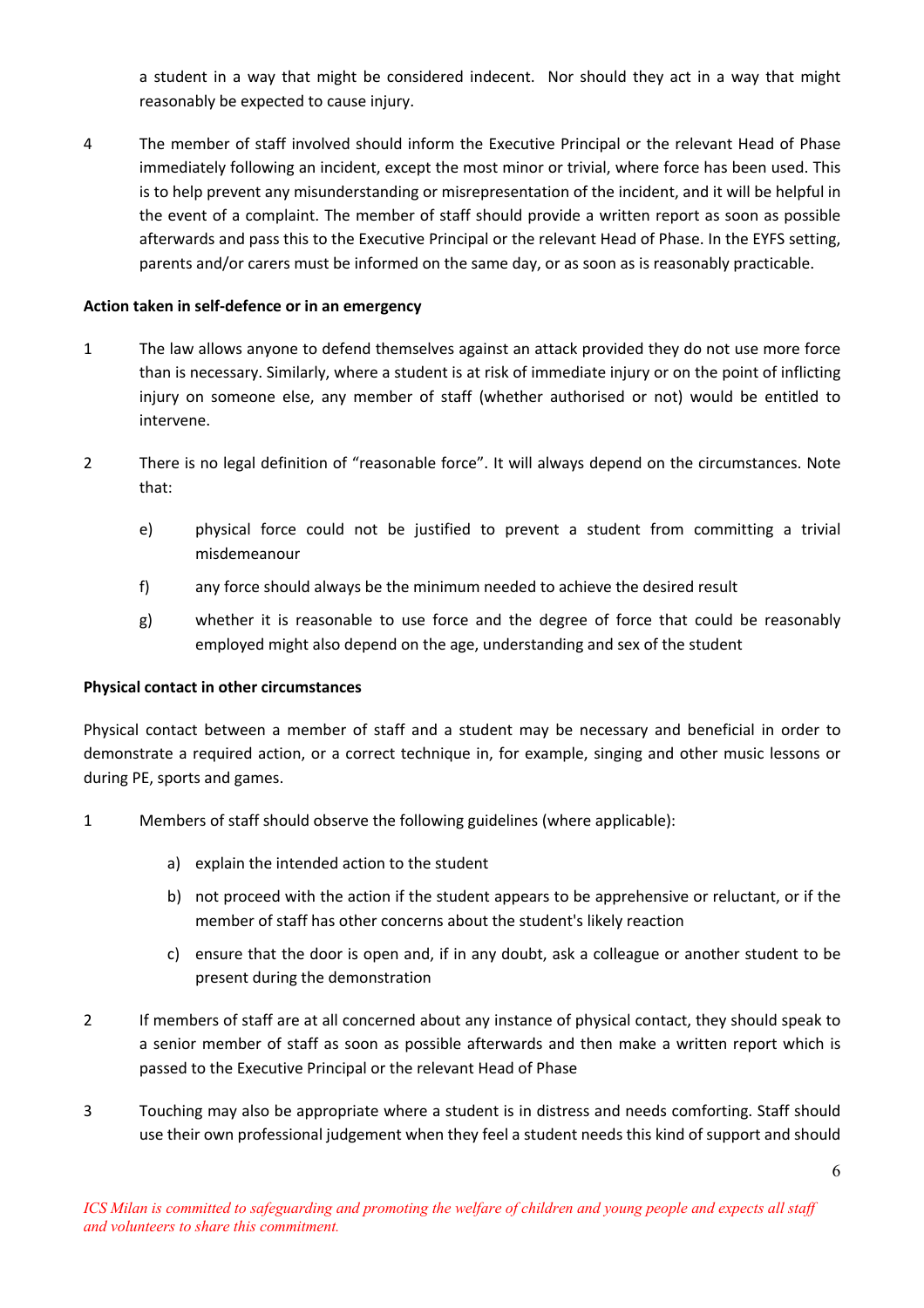be aware of any special circumstances relating to the student. For example, a child who has been abused may find physical contact particularly difficult. Staff should always notify a senior colleague when comfort has been offered and should seek guidance if unsure whether it would be appropriate in a particular case.

- 4 Where staff are administering first aid they should explain to the child what is happening and ensure that another adult is present or is aware of the action being taken. The treatment must meet the school's safety and intimate care policies. Parents must be informed on the same day when first aid has been administered to a student.
- 5 Generally, regular physical contact can only be justified where it is part of an agreed plan such as school policy or SEN.
- 6 Children are entitled to privacy when changing or showering. However, there still must be an appropriate level of supervision to ensure safety. Adults should:
	- a) avoid physical contact or intrusive behaviour when children are undressed
	- b) announce themselves when entering changing rooms and avoid remaining unless required
	- c) not shower or change in the same place as children
- 7 Sometimes intimate care is required, for example when assisting with toileting or removing wet clothes. Staff should:
	- a) comply with the school's intimate care guidelines and polices, for example the EYFS nappy changing policy
	- b) advise other staff of the task being undertaken and consult where there is any change from the agreed procedure. A record should be kept of the justification for any variations and this information should be shared with parents
	- c) explain to the child what is happening
- 8 Where a child has previously been abused, staff should be informed on a 'need to know' basis, and should be extra cautious when considering the necessity of physical contact.

# **Visits to staff members' homes, after school clubs and school trips**

- 1 Staff should avoid unnecessary contact with students outside school:
	- **a) they should not give students their home address, home phone number, mobile phone number or e-mail address**
	- b) they should not send personal communications to students (ie communications not pertaining to school 'work' and professional matters) unless agreed by a senior colleague
	- c) they should not make arrangements to meet students, individually or in groups, outside school other than on school trips authorised by the Executive Principal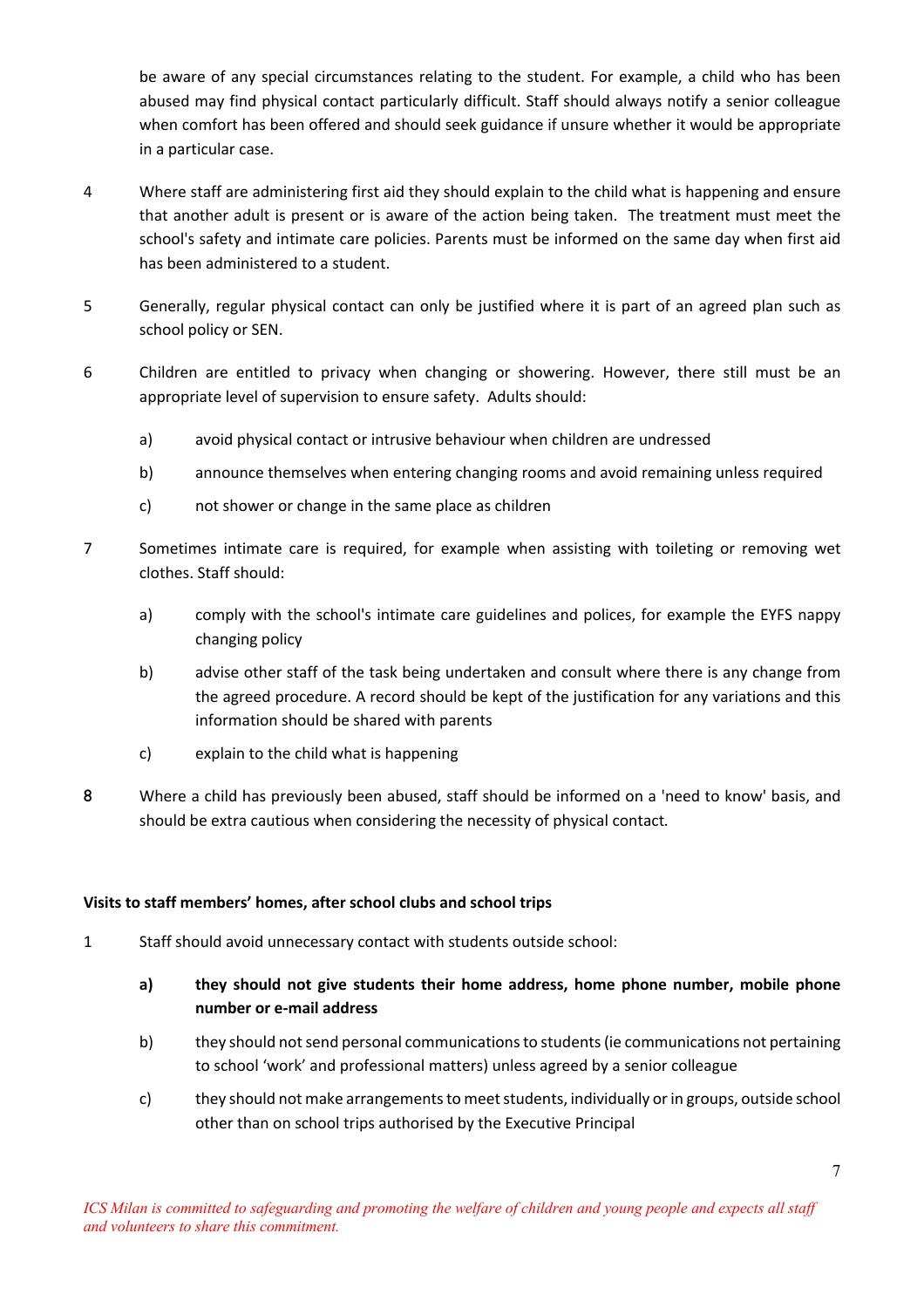- d) they should avoid contacting students at home unless this is strictly necessary; they should keep a record of any such occasion
- e) they should not give a student a lift in their own vehicle other than on school business and with permission from the Executive Principal
- f) they should avoid inviting students (groups or individuals) to their home or hotel room (etc.) unless there is a good reason **and** it has been approved by senior management. This prohibition also applies where staff have on-site accommodation
- g) they should ensure that students do not see anything in their home that may cause embarrassment or that might become the subject of inappropriate gossip or rumour
- 2 Staff should be aware that when they meet children or parents socially, their contact could be misinterpreted as grooming. Any social contact that could give rise to concern should be reported to a senior colleague.
- 3 Members of staff who are friends with parents of students or who, for example, are voluntary workers in youth organisations attended by students, will of course have contact with those students outside school. However, they should still respect the above advice wherever possible and should keep the Executive Principal informed of such relationships.
- 4 Where staff are arranging planned social contact with parents or students, such as part of a reward scheme or pastoral care programme, they should still seek the approval of senior colleagues.
- 5 The same guidelines should be applied to after school clubs, school trips, and especially trips that involve an overnight stay away from the school. **They also apply to contact with children or young people who are students at another school.**

#### **Consumption of food and drinks**

ICS MIlan has a significant number of students with food allergies and intolerances and ICS MIlan is (as far as is possible) a nut free school. Staff must refrain from bringing food containing nuts into school.

School policy is that, during term time, no food is to be consumed, by students, outside the dining room or

Staff bringing in food for their own consumption may only consume this in the staff room or areas not used by students

Staff (and students, with the permission of the teacher), may drink water in classrooms (not labs). Staff may consume drinks outside of staff areas during non contact times; however, beverages must be contained within a robust lidded cup or bottle to prevent spillage. Drinks must be stored out of sight of students. Drinks may not be consumed in labs.

In order to help support students with food allergies & intolerances, food is not to be used as a reward or treat.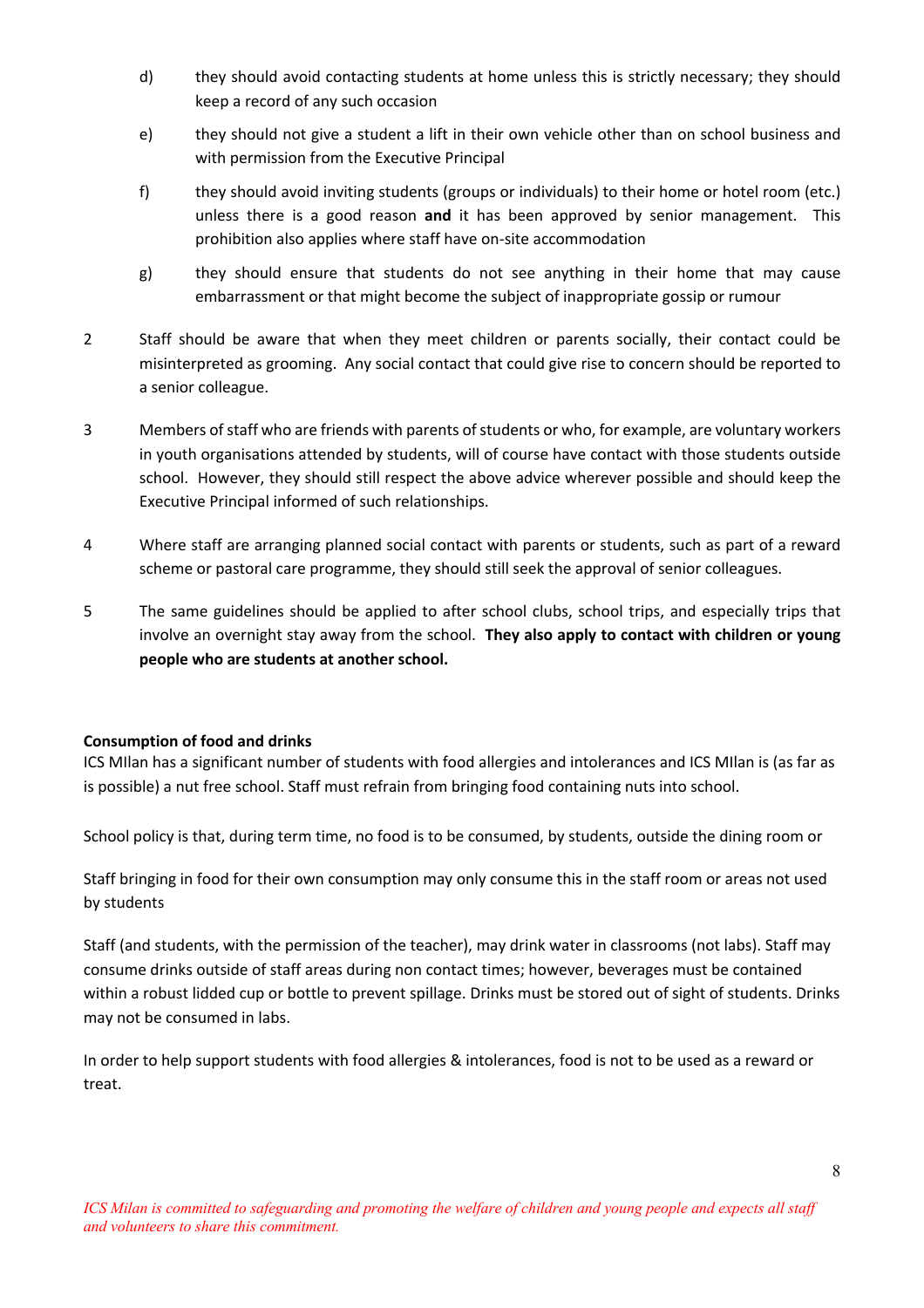# **Communication with students and technology**

Further details regarding the responsible use of social media are to be found in the Acceptable Use Policy. All communication with children or parents should conform to school policy and be limited to professional matters.

# 1 **Except in an emergency communication should only be made using school property.**

2 These rules apply to any form of communication including new technologies such as mobile phones, web-cams and blogs.

#### **Photographs and videos**

Digital photographs and videos are an important part of the learning experience in all areas of the school and, as such, staff have a responsibility to ensure that they not only educate our students about the safe and appropriate use of digital imagery, but also model good practice themselves. To this end, there are strict policies and procedures for staff and students about the use of digital imagery and 'videos'.

The safety of our students is paramount. All staff must be aware of the need to act responsibly when using their own mobile phone or camera / portable device. Casual or inappropriate use of mobile devices by staff may pose a risk, if staff are distracted from caring for a student. It is the responsibility of staff who bring mobile devices to school to abide by these guidelines

Personal use of mobile phones is restricted to lunch/ break times and non-contact periods. Staff should make personal calls in an office or an area out of the sight and sound of students. Mobile phones should be kept on silent/ buzz and kept out of sight.

Staff in the EYFS setting must keep their mobile phones/ devices in their bags in the Nursery office. They may not use their personal phones (cameras or any other personal mobile device) when in the EYFS setting. Setting issued devices only should be used for the purpose of photographing students and these devices should not leave the premises, unless they are to be taken on EYFS trips

Staff must not use their personal mobile devices to take photographs of students. The recording, taking and sharing of images, video and audio on any mobile device/phone is not permitted. Staff are responsible for ensuring that their mobile device / phone does not hold inappropriate or illegal content

Staff (other than peripatetic staff) should not use their personal mobile phone to contact a parent except in an emergency. Staff should not give out their mobile phone number to a student, or contact a student from their personal mobile unless there is a legitimate reason to do so and permission has been given by the Executive Principal.

ICS MIlan will not accept liability for loss or damage to personal mobile devices. Inappropriate use of a mobile phone or device will result in disciplinary action.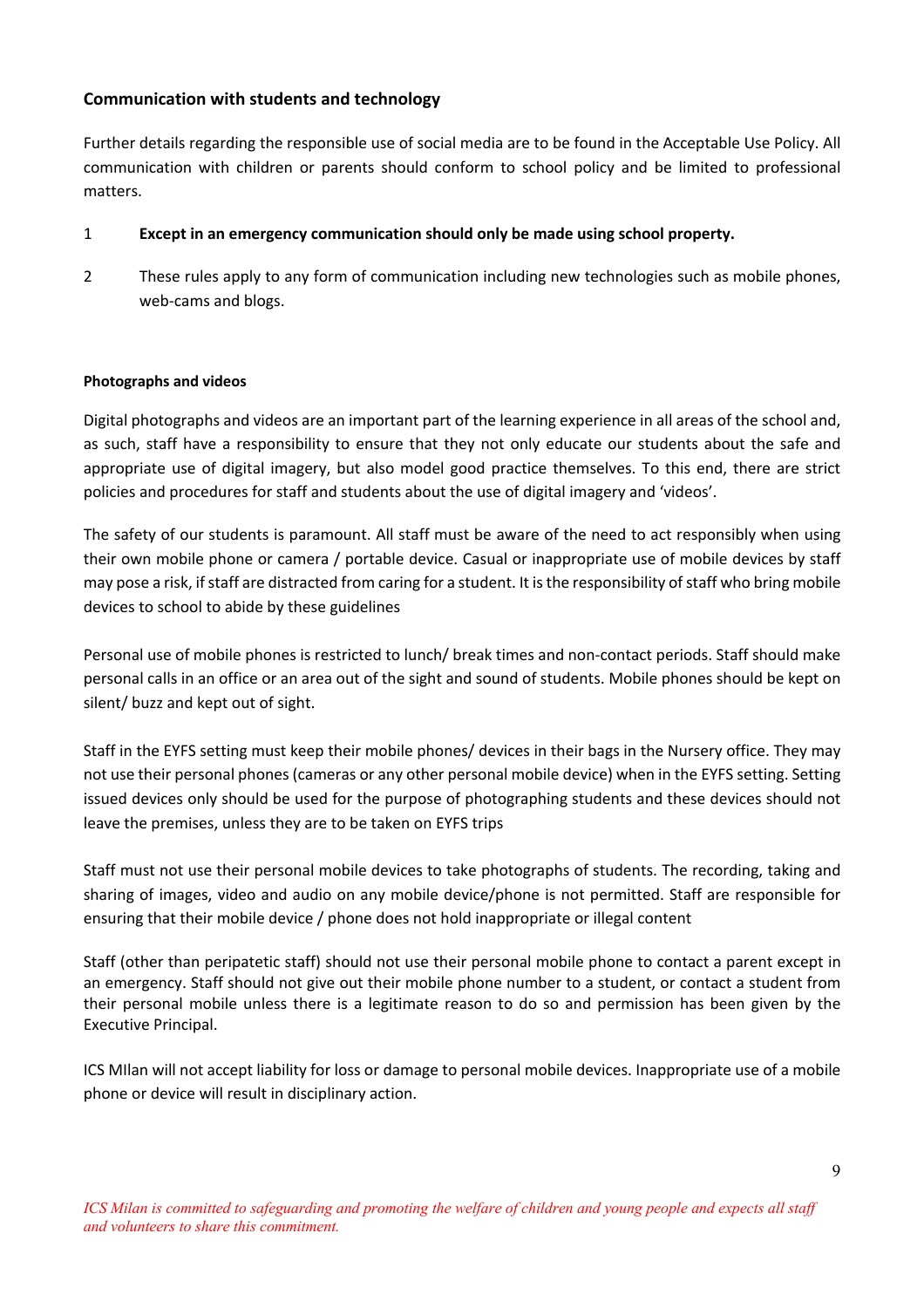Staff should check the file of parental permissions for student photographs (held by the marketing department) that permission has been received before taking photographs or video camera footage of any students in class, at any school events or on a trip. They should also check this file before displaying these photographs. Staff should not take images of children using personal mobile phones; members of staff should only use personal equipment, e.g. cameras or video equipment, when permission has been granted by a member of the leadership team and there has been an agreed timescale for transfer and deletion of the image from the staff member's device. (N.B. This is not applicable to the EYFS setting, where only school equipment is permitted)

- 1 Where permission has been obtained, the following should be considered:
	- a) the purpose of the activity should be clear as should what will happen to the photos. Staff must be able to justify images in their possession;
	- b) Staff will ensure that students are at ease and comfortable with any images being taken.
	- c) all images should be available in order to determine acceptability;
	- d) images should not be made during one-to-one situations;
	- e) if an image is to be displayed in a place to which the public have access, it should not have the student's full name. Similarly where a student is named (in a school prospectus, for example) the name should not be accompanied by a photograph;
	- f) all images of children should be stored securely and only accessed by those authorised to do so.
- 2 Staff must ensure children are not exposed to inappropriate or indecent images. Inappropriate material, such as pornography, should not be brought to work and staff must not use school property to access such material. Staff should not allow unauthorised access to school equipment and should keep their computer passwords safe. If staff discover material that is potentially illegal, they must isolate the equipment and contact the School's Designated Safeguarding Lead immediately.

# **Confidentiality and data protection**

- 1 Staff should respect the privacy of students, parents and colleagues and should not pass information about, for example, addresses or telephone numbers to others, without checking first with the person concerned.
- 2 Lists of students'/parents' names and addresses must not be used for any purpose without the consent of the Executive Principal. Information about students, parents or colleagues should never be disclosed to telephone enquirers. Staff should ask the enquirer to put the request in writing so that it can be dealt with appropriately.
- 3 Confidential information should only be disclosed on a need-to-know basis. Where it is not necessary to disclose a child's identity the information should be disclosed anonymously. If staff are not sure whether they should disclose information, they should seek advice from a senior member of staff.